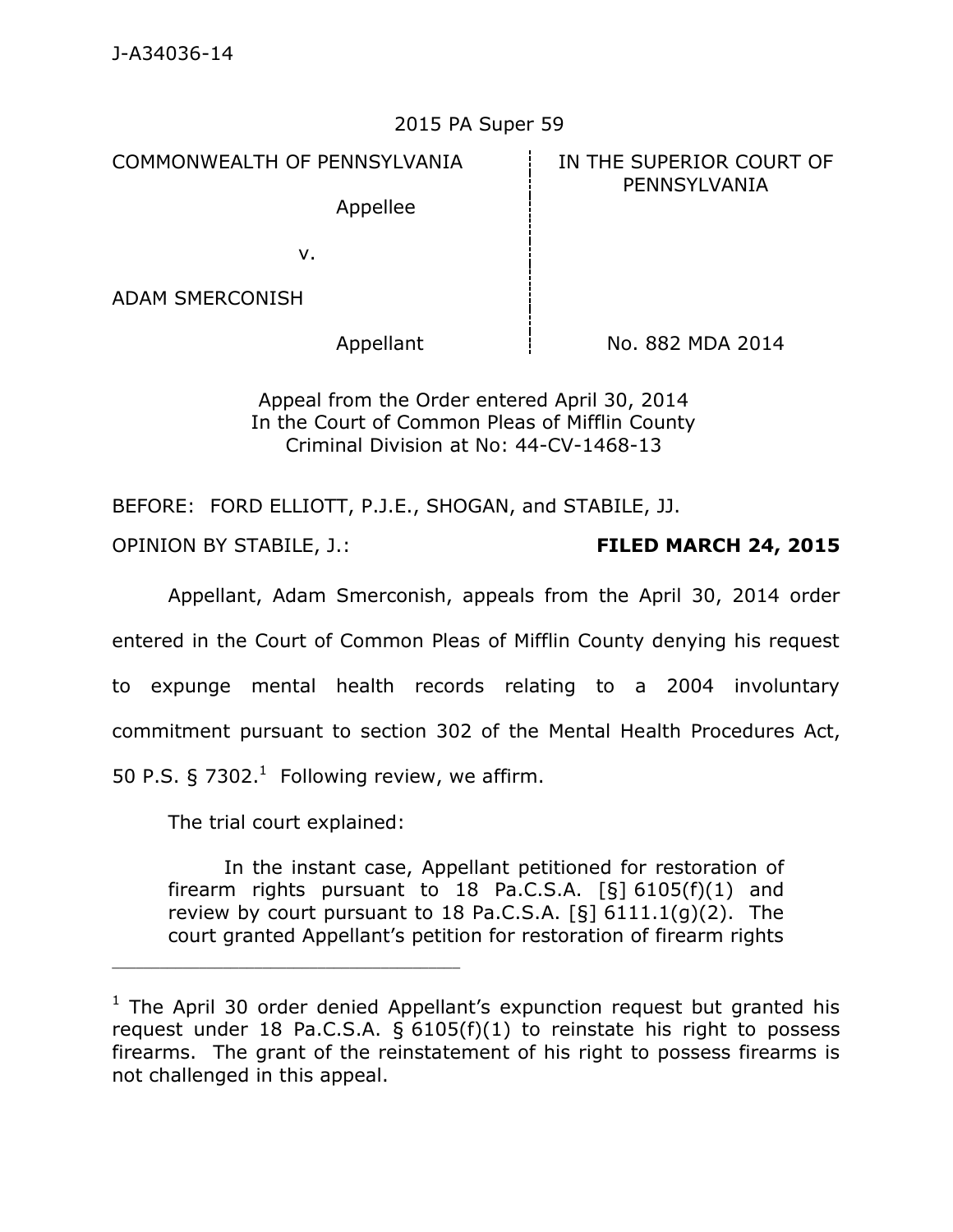pursuant to 18 Pa.C.S.A.  $\lceil \xi \rceil$  6105(f)(1) as the court determined that the applicant may possess a firearm without risk to the applicant or any other person. However, the court did not grant expungement of Appellant's involuntar<sup>[y]</sup> commitment pursuant to section 302 of the Mental Health Procedures Act as . . . 18 Pa.C.S.A. [§] 6105(f)(1) is not a proper vehicle for expunging such records. Rather, the court reviewed Appellant's involuntar[y] commitment pursuant to 18 Pa.C.S.A.  $\lceil \xi \rceil$  6111.1(g)(2) to determine whether Appellant was entitled to expungement. 18 Pa.C.S.A.  $\lceil \xi \rceil$  6111.1(g)(2) provides:

(2) A person who is involuntarily committed pursuant to section 302 of the Mental Health Procedures Act may petition the court to review the sufficiency of the evidence upon which the commitment was based. If the court determines that the evidence upon which the involuntary commitment was based was insufficient, the court shall order that the record of the commitment submitted to the Pennsylvania State Police be **expunged**. A petition filed under this subsection shall toll the 60-day period set forth under Section 6105(a)(2).

18 Pa. Cons. Stat. Ann. § 6111.1 (West)

The court denied Appellant's petition for review pursuant to 18 Pa.C.S.A.  $\lceil \xi \rceil$  6111.1(g)(2) as the court determined that there was sufficient evidence [for] the involuntary commitment based upon the involuntary commitment paperwork, all [of] which documents were admitted without objection. Appellant was admitted to the Lewistown Hospital on a 302 commitment after making threats to commit suicide. Appellant emailed his sister through the internet about his feelings of not wanting to live as a failure. Appellant was a student at Penn State University and had failing grades. Appellant had gained sixty (60) pounds. Appellant admitted to sending e-mails to his sister exploring painless ways that he could die. Appellant also admitted that after that time he went on to the internet and read about suicide and decided that he was frightened of such acts. Appellant was diagnosed with Major Depression, recurrent with suicidal ideation and Eating disorder, NOS with binge behaviors on Axis 1 of the DSM. Patient was diagnosed with personality disorder with narcissistic traits on Axis II of the DSM. Significantly, Appellant had a Global Assessment of Functioning of 30.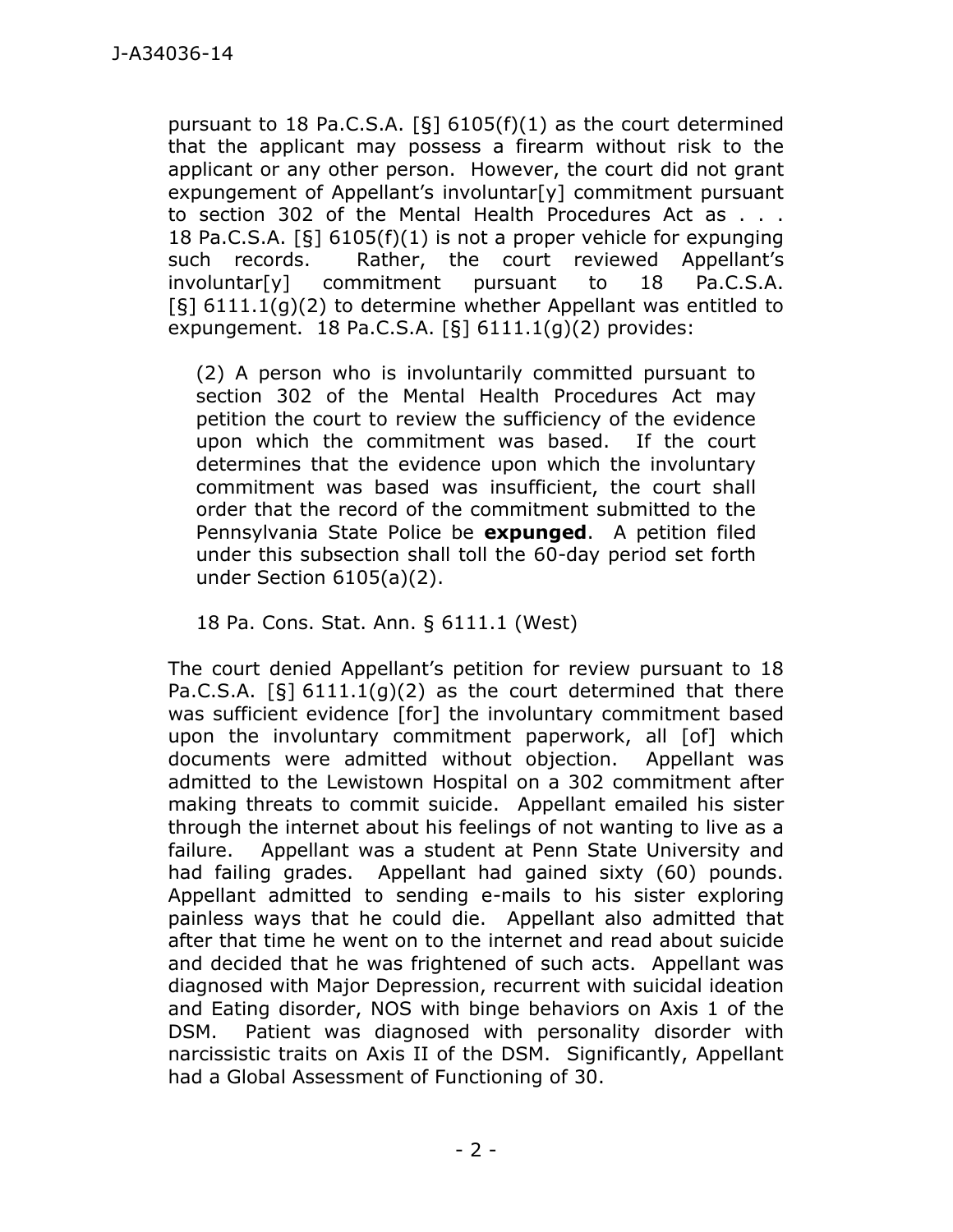Bruce N. Eimer, PhD., in his report, asserts that Appellant was subject to a "rendition" alleging that Appellant's involuntary commitment was the result of [hearsay], and "he said, she said." Dr. Eimer also makes a due process argument by scrutinizing the treatment administered and the protocol followed after Appellant was involuntarily committed and the fact that Appellant was discharged within 72 hours, the maximum time allotted under a 302 commitment. However, the court does not find Dr. Eimer's argument persuasive. With regard to the alleged hearsay and "he said, she said," the 302 petition states that Appellant instant messaged his sister threatening twelve (12) times to kill himself. Appellant *admitted* to these threats. As such, the court finds that there was sufficient evidence for the involuntary commitment. Further, the treatment administered and the protocols followed after Appellant was involuntarily committed and the fact that Appellant was discharged within 72 hours is irrelevant to whether or not there was sufficient evidence to involuntarily commit Appellant.

Trial Court Opinion pursuant to Pa.R.A.P. 1925(a) (T.C.O.), 7/3/14, at 2-3

(emphasis and italics in original) (references to hearing exhibits omitted).<sup>2</sup>

Appellant presents three issues for this Court's consideration:

- I. Did the learned trial judge err in failing to expunge [Appellant's] mental health commitment?
- II. Did the learned trial judge err in following [*In re Keyes*] in that the requirements of *Keyes* were mere dicta?
- III. Did the learned trial judge err in allowing hearsay and hearsay on hearsay in evidence at the time of the within

\_\_\_\_\_\_\_\_\_\_\_\_\_\_\_\_\_\_\_\_\_\_\_\_\_\_\_\_\_\_\_\_\_\_\_\_\_\_\_\_\_\_\_\_

 $2$  We remind counsel for Appellant of the requirement to include in his brief a copy of the Rule 1925(b) statement of errors complained of on appeal. *See*  Pa.R.A.P. 2111(a)(11). In addition, Appellant is required to provide a statement of both the scope of review and the standard of review. *See*  Pa.R.A.P. 2111(a)(3). Appellant's brief includes neither required matter. We also take this opportunity to remind counsel for Appellee of the requirement for lettering in appellate briefs to be no smaller than 14 point in the text and 12 point in the footnotes. *See* Pa.R.A.P. 124(a)(4).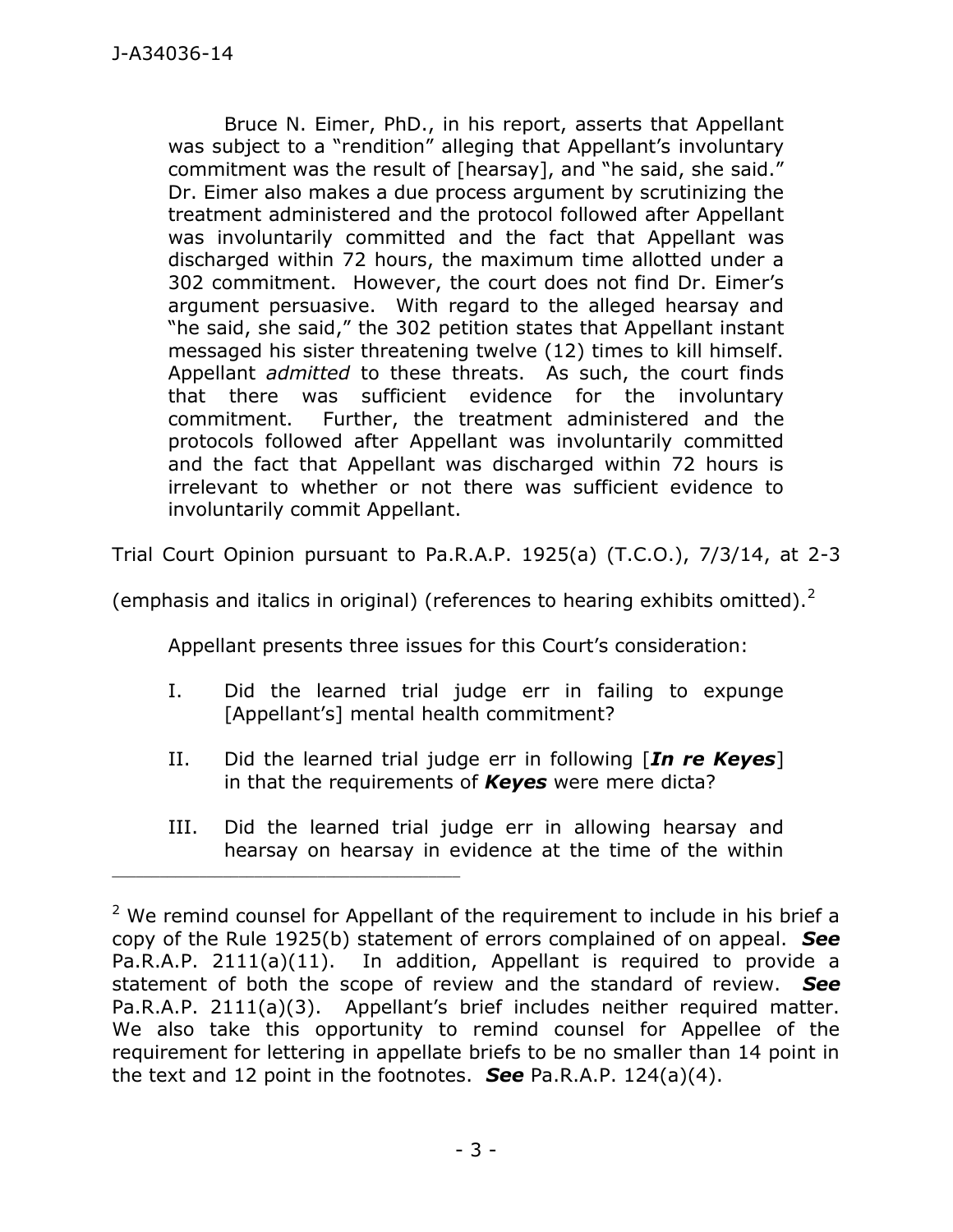matter to support the Pennsylvania State Police's position that [Appellant] has not satisfied the requirements in [*In re Keyes*]?

Appellant's Brief at 3. "Our well-settled standard of review in cases involving a motion for expunction is whether the trial court abused its discretion." *In re Keyes*, 83 A.3d 1016, 1022 (Pa. Super. 2013) (citing *Commonwealth v. A.M.R.*, 887 A.2d 1266, 1268 (Pa. Super. 2005)).

In his first issue, Appellant questions whether the trial court erred in failing to expunge his mental health commitment records. Recognizing our standard of review, we consider whether the trial court abused its discretion by concluding the records could not be expunged. We conclude there was no abuse of discretion.

As noted in the quoted excerpt from the trial court opinion, the process for expunging mental health records is explained in 18 Pa.C.S.A.  $\S$  6111.1(g)(2). That subsection provides that an individual seeking expunction of involuntary commitment records may petition the court "to review the sufficiency of the evidence upon which the commitment is based." In this case, Appellant requested a review of the commitment evidence in conjunction with his request to have his right to possess firearms restored.

Appellant argues that evidence upon which his commitment was based was insufficient. He contends there was no proof, as required by 50 P.S. § 7301(b)(2)(ii), that he "made threats to commit suicide and [] committed acts which are in furtherance of the threat of suicide." Appellant's Brief at

- 4 -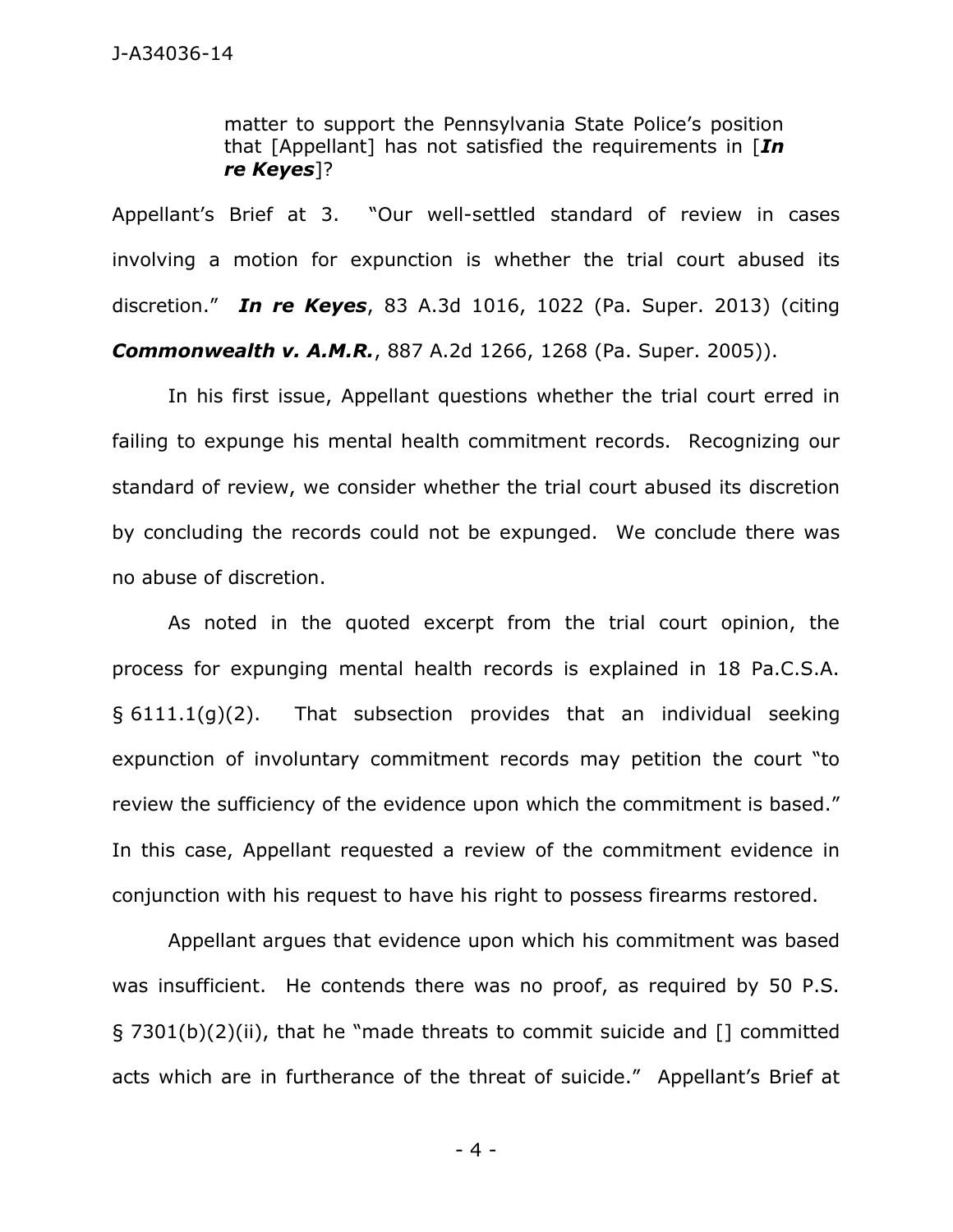J-A34036-14

17 (citations omitted).<sup>3</sup> The record does not support his assertion. Officer Scicchitano, a 25-year veteran of the State College Borough Police Department, testified that he was instructed by dispatch to contact Appellant's father who, in turn, referred the officer to Appellant's mother. Appellant's mother informed the officer that her daughter, Appellant's sister, reported Appellant sent her 12 different "instant messages" in which he threatened to kill himself and that he was looking for painless ways to do it. Notes of Testimony (N.T.), 4/21/14, at 59. When the officer arrived at Appellant's fraternity house, he explained to Appellant why he was there, "specifically [telling] him I was there because he had threatened to kill himself." *Id.* at 60. Appellant "admitted to saying that. He said he probably shouldn't have – something to the effect he shouldn't have said things like that or in that fashion." *Id.* As recorded in the History and Physical Examination record from Lewistown Hospital, Appellant confirmed he sent emails to his sister about exploring ways he could die and admitted he had gone on the Internet to read about suicide, but decided he was frightened of suicidal acts. N.T., 4/21/14, Exhibit PSP 1. Appellant

\_\_\_\_\_\_\_\_\_\_\_\_\_\_\_\_\_\_\_\_\_\_\_\_\_\_\_\_\_\_\_\_\_\_\_\_\_\_\_\_\_\_\_\_

 $3$  50 P.S. § 7301(b)((2)(ii) provides, "Clear and present danger to himself shall be shown by establishing that within the past 30 days . . . the person has attempted suicide and that there is the reasonable probability of suicide unless adequate treatment is afforded under this act. For the purposes of this subsection, a clear and present danger may be demonstrated by the proof that the person has made threats to commit suicide and has committed acts which are in furtherance of the threat to commit suicide."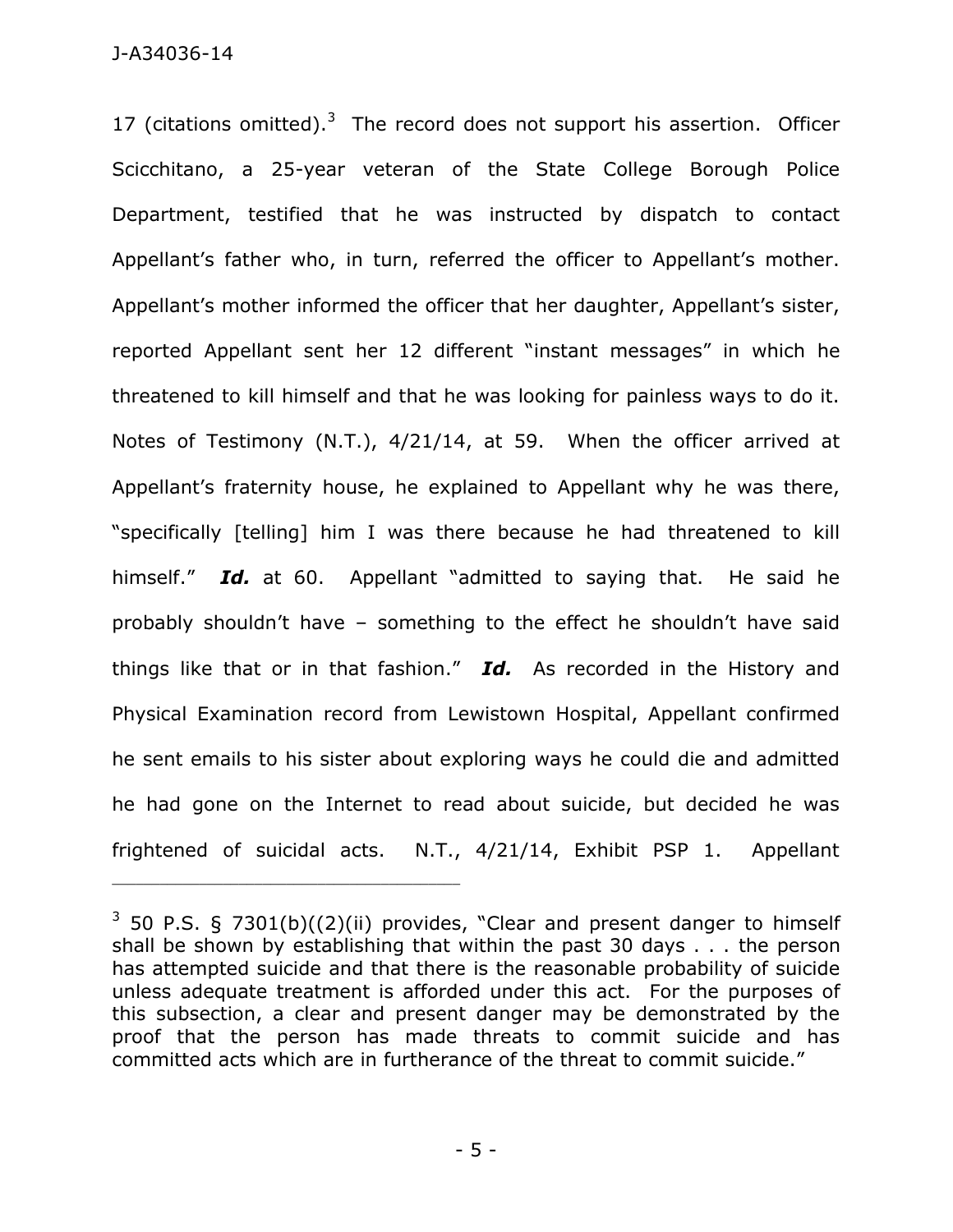acknowledged that his instant message threats to kill himself were as recent

as the night before the officer arrived at the fraternity house to see him.

N.T., 4/21/14, Exhibit PSP 4.

In *Commonwealth v. Jackson*, 62 A.2d 433 (Pa. Super. 2013), this

Court recognized:

The leading case on the sufficiency of a 302 warrant is *[In re](https://web2.westlaw.com/find/default.wl?mt=79&db=162&tc=-1&rp=%2ffind%2fdefault.wl&findtype=Y&ordoc=2029915837&serialnum=1999093379&vr=2.0&fn=_top&sv=Split&tf=-1&pbc=DC2116C6&rs=WLW15.01)  J.M.,* [556 Pa. 63, 726 A.2d 1041 \(1999\).](https://web2.westlaw.com/find/default.wl?mt=79&db=162&tc=-1&rp=%2ffind%2fdefault.wl&findtype=Y&ordoc=2029915837&serialnum=1999093379&vr=2.0&fn=_top&sv=Split&tf=-1&pbc=DC2116C6&rs=WLW15.01) Our Supreme Court held therein that the standard for evaluating the validity of such documents is whether reasonable grounds exist to believe that a person is severely mentally disabled and in need of immediate treatment, a standard that is "clearly less exacting than the probable cause standard." *Id.* [at 1049.](https://web2.westlaw.com/find/default.wl?rs=WLW15.01&pbc=DC2116C6&vr=2.0&findtype=Y&rp=%2ffind%2fdefault.wl&sv=Split&fn=_top&tf=-1&ordoc=2029915837&mt=79&serialnum=1999093379&tc=-1) Such a warrant may be based upon hearsay "in light of the emergency nature, therapeutic purpose and short duration" of a section 302 commitment. *Id.* at 1046–[47 n. 9.](https://web2.westlaw.com/find/default.wl?rs=WLW15.01&pbc=DC2116C6&vr=2.0&findtype=Y&rp=%2ffind%2fdefault.wl&sv=Split&fn=_top&tf=-1&ordoc=2029915837&mt=79&serialnum=1999093379&tc=-1) The "guiding inquiry" is whether, "when viewing the surrounding facts and circumstances, a reasonable person in the position of the applicant for a [section 7302](https://web2.westlaw.com/find/default.wl?mt=79&db=1000262&docname=PS50S7302&rp=%2ffind%2fdefault.wl&findtype=L&ordoc=2029915837&tc=-1&vr=2.0&fn=_top&sv=Split&tf=-1&pbc=DC2116C6&rs=WLW15.01) warrant could have concluded that an individual was severely mentally disabled and in need of immediate treatment." *Id.*

The issue of whether allegations in an application were sufficient to establish an act in furtherance of a threat to commit harm was addressed by this Court in *In re R.D.,* [739 A.2d 548, 555](https://web2.westlaw.com/find/default.wl?mt=79&db=162&tc=-1&rp=%2ffind%2fdefault.wl&findtype=Y&ordoc=2029915837&serialnum=1999208324&vr=2.0&fn=_top&sv=Split&tf=-1&referencepositiontype=S&pbc=DC2116C6&referenceposition=555&rs=WLW15.01)  [\(Pa. Super. 1999\).](https://web2.westlaw.com/find/default.wl?mt=79&db=162&tc=-1&rp=%2ffind%2fdefault.wl&findtype=Y&ordoc=2029915837&serialnum=1999208324&vr=2.0&fn=_top&sv=Split&tf=-1&referencepositiontype=S&pbc=DC2116C6&referenceposition=555&rs=WLW15.01) We held therein that an elderly woman's act of picking up her cane in an effort to hit another, together with verbal threats of harm, constituted an "act in furtherance of the threat to commit harm," as contemplated by the statute.

## *Id.* at 439.

Based on the record, we agree with the trial court's conclusion that there was sufficient evidence for an involuntary commitment. The twelve instant messages Appellant sent to his sister provided a basis for concluding Appellant was severely mentally disabled and in need of immediate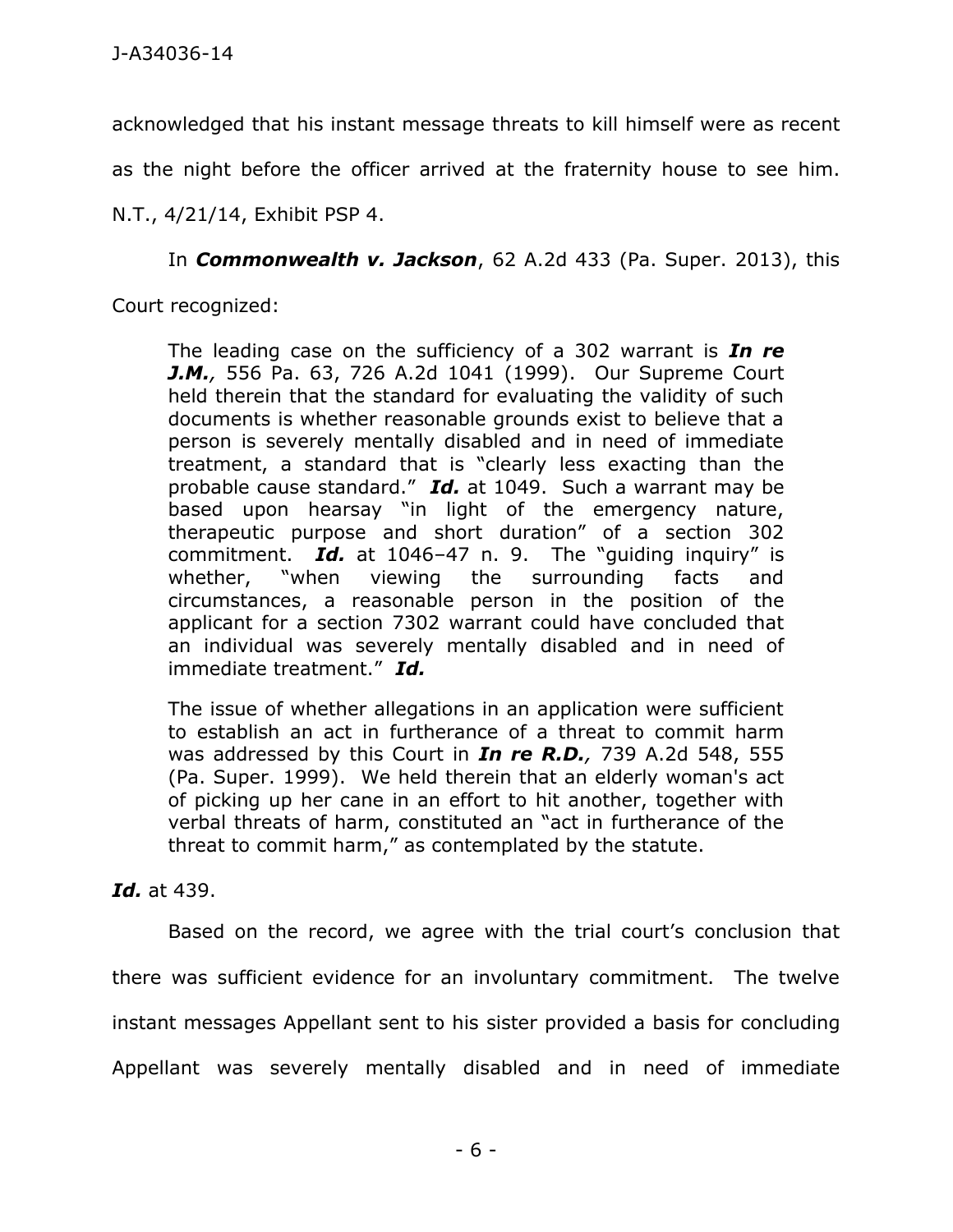treatment. His online research seeking painless methods of committing suicide constituted an act in furtherance of the threat to commit harm. We find no abuse of discretion on the part of the trial court for denying Appellant's petition to expunge the records from that commitment. Therefore, Appellant's first issue fails for lack of merit.

In his second issue, Appellant asserts that that the trial judge erred in following *Keyes, supra*, because the requirements of *Keyes* were dicta. In *Keyes*, a state trooper was involuntarily committed to a mental health facility, first under 50 P.S. § 7302<sup>4</sup> and subsequently under the more restrictive provisions of 50 P.S.  $\S$  7303.<sup>5</sup> As a result, Keyes was barred from possessing firearms under 18 Pa.C.S.A. § 6105.

More than two years after his commitment, Keyes sought to have his firearms rights reinstated. The trial court reinstated his firearms rights but did not expunge Keyes' involuntary commitment record. After retaining new counsel, Keyes sought expunction of the records under 18 Pa.C.S.A. § 6105(f)(1). The trial court denied the request based on this Court's decision in *In re Jacobs*, 15 A.3d 509 (Pa. Super. 2011), and stated, "subsection 6105(f)(1) conveys no such authority. Subsection 6105(f)(1) is intended

\_\_\_\_\_\_\_\_\_\_\_\_\_\_\_\_\_\_\_\_\_\_\_\_\_\_\_\_\_\_\_\_\_\_\_\_\_\_\_\_\_\_\_\_

- 7 -

 $4$  50 P.S. § 7302 provides for involuntary emergency examinations and treatment authorized by a physician not to exceed 120 hours.

<sup>5</sup> 50 P.S. § 7303 authorizes extended involuntary emergency treatment certified by a judge or mental health review officer not to exceed 20 days.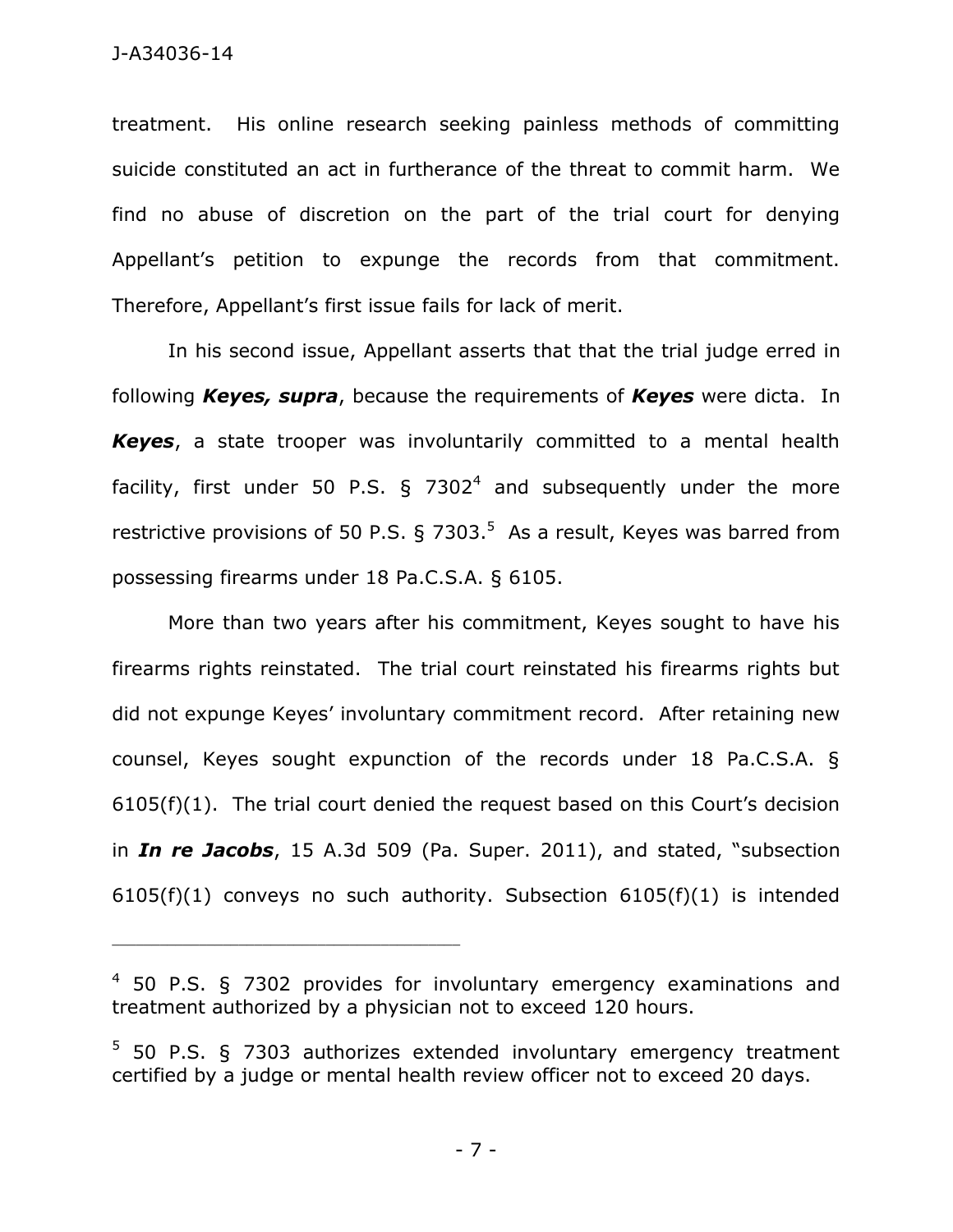solely for the restoration of the right to possess firearms, not for the expunction of a record of involuntary commitment under the [Mental Health Procedures Act]." *Keyes*, 83 A.3d at 1022.

Appellant attempts to distinguish the facts of his case from those in *Keyes*, noting Keyes was committed under 50 P.S. § 7303 as well as 50 P.S. § 7302 whereas Appellant was committed only under the less restrictive 50 P.S. § 7302. However, Appellant ignores the fact that 18 Pa.C.S.A. § 6105 provides the procedure for reinstating the right to possess firearms, not for expunction of records, which is governed by Pa.C.S.A.  $\S$  6111.<sup>6</sup> As this

Court explained in *Keyes*:

\_\_\_\_\_\_\_\_\_\_\_\_\_\_\_\_\_\_\_\_\_\_\_\_\_\_\_\_\_\_\_\_\_\_\_\_\_\_\_\_\_\_\_\_

First, [section 6105\(f\)\(1\)](https://web2.westlaw.com/find/default.wl?mt=79&db=1000262&docname=PA18S6105&rp=%2ffind%2fdefault.wl&findtype=L&ordoc=2032408467&tc=-1&vr=2.0&fn=_top&sv=Split&tf=-1&pbc=CAD797B7&rs=WLW15.01) of the Uniform Firearms Act makes no mention of expunction of records; rather, the statute is clearly directed as a vehicle for the restoration of the right to possess firearms by those who[] have previously been involuntarily committed under the [Mental Health Procedures Act]. When the Legislature chose to provide for the expunction of mental health records under the Uniform Firearms Act, it specifically did so in section 6111.1(g) of the Act.

Second, if we interpreted section 6105(f)(1) as conveying a broad power to expunge mental health records, it would render section 6111.1(g) mere surplusage because the power to expunge mental health records thereunder would already be provided for by section 6105(f)(1). "Basic rules of statutory construction set forth that statutes shall be construed, if

 $6$  As reflected in the excerpt of the statute quoted by the trial court above, 18 Pa.C.S.A. § 6111(2) provides the process by which a person involuntarily committed under 50 P.S. § 7302 of the Mental Health Procedures Act may petition the court to review the evidence upon which the commitment was based in an effort to have the record of the commitment expunged.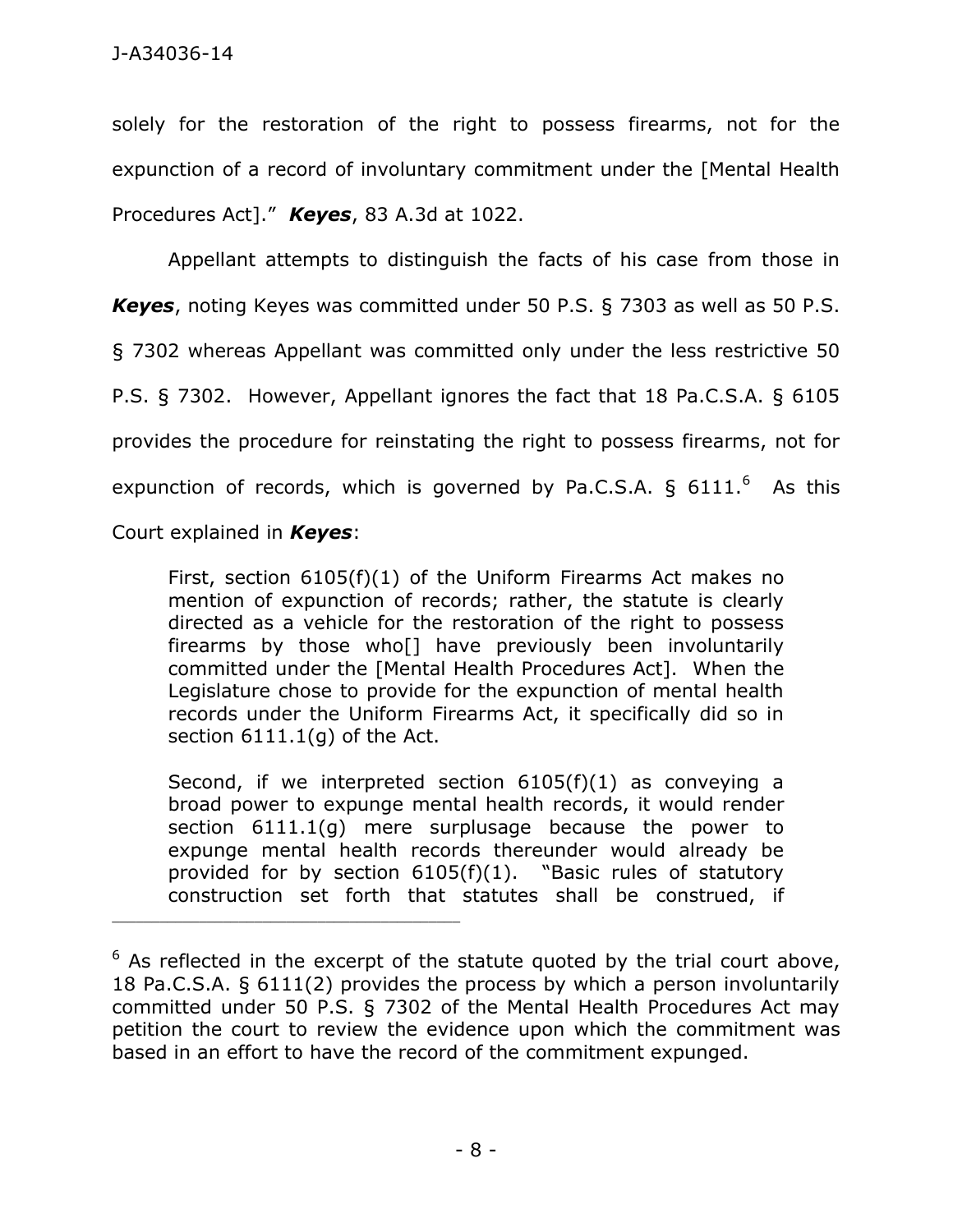possible, to give effect to all its provisions and that the legislature did not intend any statutory language to exist as mere surplusage." *Commonwealth v. Baker*, 72 A.3d 652, 662 (Pa. Super. 2013), quoting *Commonwealth v. Velez*, 51 A.3d 260, 265 (Pa. Super. 2012) (citations omitted) and citing 1 Pa.C.S.A. § 1925(a) and (b). Appellant's proposed interpretation of section 6105(f) of the Uniform Firearms Act would improperly render another section of that Act as mere surplusage.

. . .

In sum, we find that section 6105(f)(1) does not provide authority for expunging mental health commitment records. The only authority for doing so under the Uniform Firearms Act is located under section 6111.1(g). Our interpretation of these sections is the only way that both can be given full meaning without rendering either section superfluous.

*Id.* at 1023-24.

We reject Appellant's assertion that this Court's statements regarding §§ 6105(f)(1) and 6111.1(g) are merely dicta. We find no abuse of discretion or error of law on the part of the trial court for relying on *Keyes* in determining that  $\S$  6105(f)(1) did not authorize expunction of involuntary commitment records. Appellant's second issue does not provide any basis for relief.

In his third issue, Appellant complains that the trial court improperly admitted during Appellant's hearing both hearsay and what he terms "hearsay on hearsay." Appellant's Brief at 21-23. Addressing a hearsay challenge, this Court has recognized:

[T]he standard of review of a trial court's admission or exclusion of evidence is well established and very narrow: Admission of evidence is a matter within the sound discretion of the trial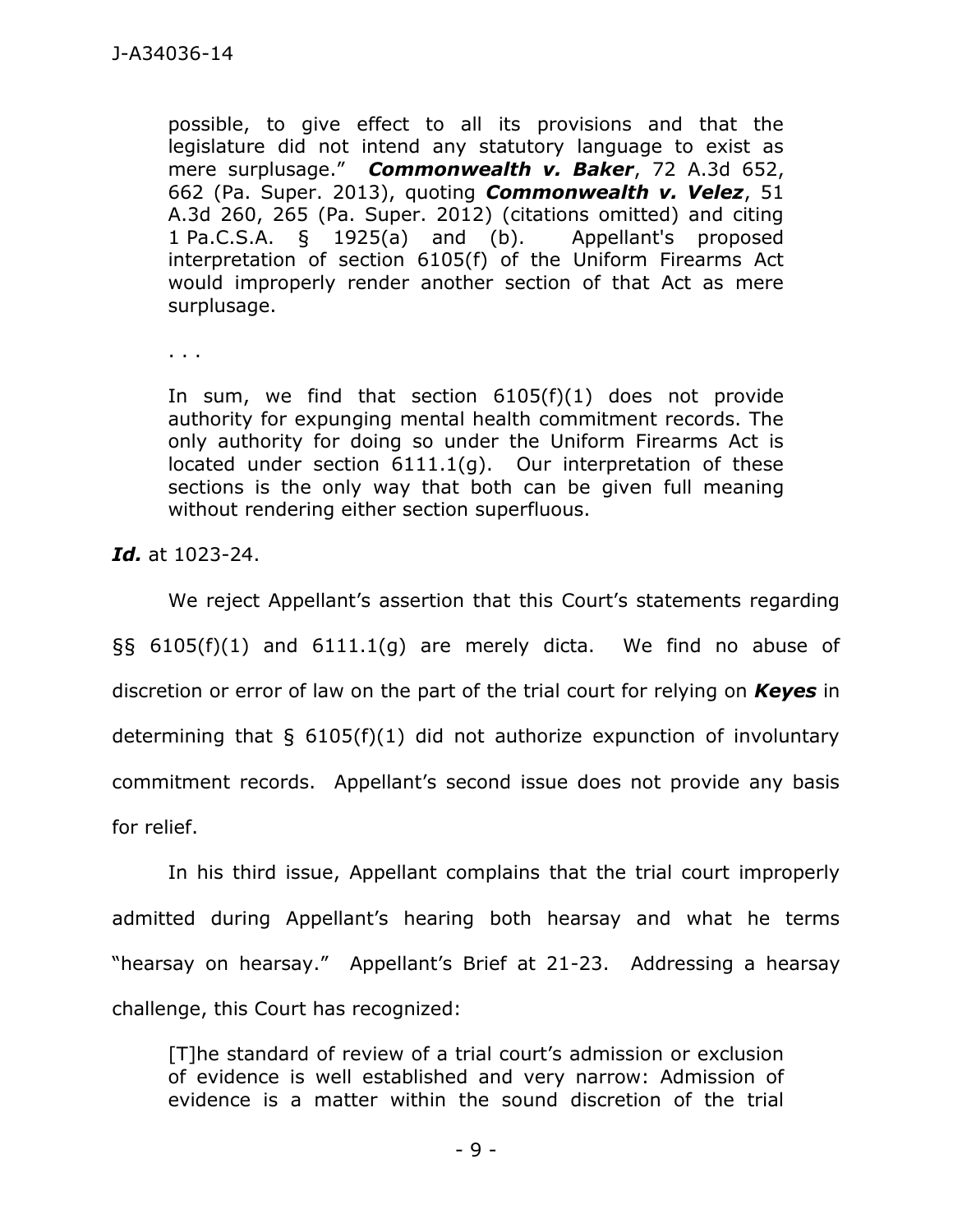court, and will not be reversed absent a showing that the trial court clearly abused its discretion. Not merely an error in judgment, an abuse of discretion occurs when the law is overridden or misapplied, or the judgment exercised is manifestly unreasonable, or the result of partiality, prejudice, bias, or ill-will, as shown by the evidence on record.

*Commonwealth v. Akbar*, 91 A.3d 227, 235 (Pa. Super. 2014) (internal citations omitted).

Appellant's hearsay argument fails for a number of reasons. First, to the extent the hearsay and "hearsay on hearsay" evidence Appellant challenges were statements reflected on the application for commitment entered into evidence by stipulation as PSP 4, those statements were admissible by virtue of the stipulation of the parties agreeing to admission of the document. Second, in *In re R.D.*, 739 A.2d 548 (Pa. Super. 1999), this Court considered the purpose of the Mental Health Procedures Act and discussed its due process implications, stating:

The legislature's purpose in enacting the Mental Health Procedures Act was "to assure the availability of adequate treatment to persons who are mentally ill" and "to make voluntary and involuntary treatment available where the need is great and its absence could result in serious harm to the mentally ill person or to others." Mental Health Procedures Act, § 102. *See also In re McMullins*, [315 Pa. Super. 531, 462](https://web2.westlaw.com/find/default.wl?mt=79&db=162&tc=-1&rp=%2ffind%2fdefault.wl&findtype=Y&ordoc=1999208324&serialnum=1983131523&vr=2.0&fn=_top&sv=Split&tf=-1&referencepositiontype=S&pbc=A29C041B&referenceposition=722&rs=WLW15.01)  [A.2d 718, 722 \(1983\).](https://web2.westlaw.com/find/default.wl?mt=79&db=162&tc=-1&rp=%2ffind%2fdefault.wl&findtype=Y&ordoc=1999208324&serialnum=1983131523&vr=2.0&fn=_top&sv=Split&tf=-1&referencepositiontype=S&pbc=A29C041B&referenceposition=722&rs=WLW15.01) To achieve these objectives within the constraints of due process "the scheme adopted by the legislature here envisions that more extensive procedural or 'due process' protections will apply as the amount of time a person may be deprived of liberty increases above a bare minimum." *Matter of Seegrist*, 517 Pa. 568, 574, 539 A.2d 799, 802 (1988). The resulting progression in sections 302, 303, and 304, evinces the legislature's clear concern that the procedural protections afforded our citizens reflect the extent of the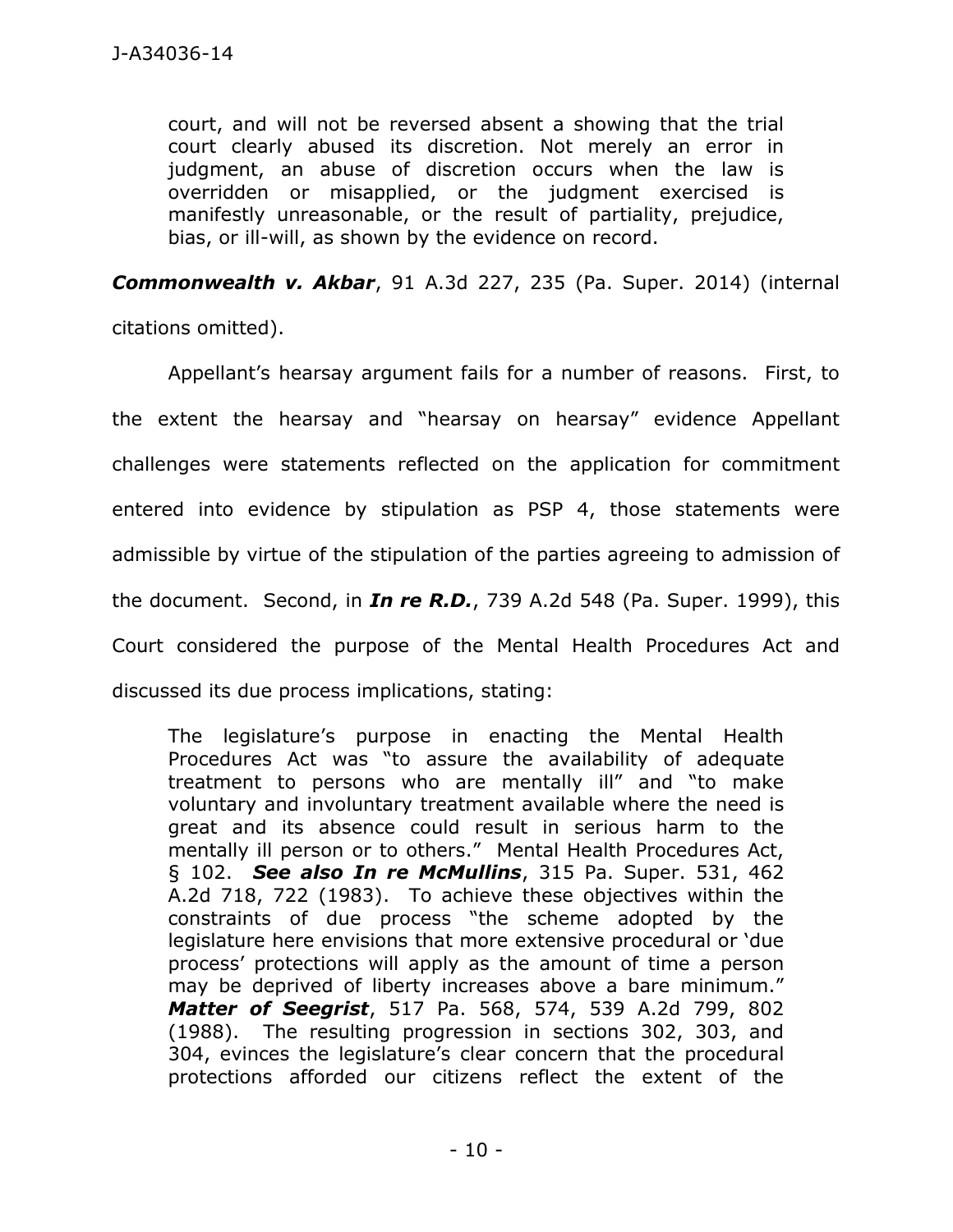deprivation of liberty at stake. *In re Hancock*, 719 A.2d 1053, 1057 (Pa. Super. 1998).

Section 302, which provides for involuntary emergency examination and treatment, allows confinement of the patient for up to 120 hours upon certification by a physician, or authorization by the county mental health administrator. Mental Health Procedures Act, § 302(a), (d). Though action by the administrator requires issuance of a warrant, "[i]n light of the emergency nature, therapeutic purpose and short duration" of a section 302 commitment, the warrant need not be supported by probable cause and may be based upon hearsay. *In re J.M.*, 556 Pa. [63, 75–76 n. 9], 726 A.2d [1041, 1046–47 n. 9].

*Id.* at 555. *See also Jackson,* 62 A.2d at 439.

\_\_\_\_\_\_\_\_\_\_\_\_\_\_\_\_\_\_\_\_\_\_\_\_\_\_\_\_\_\_\_\_\_\_\_\_\_\_\_\_\_\_\_\_

Appellant was committed under section 302. Appellant complains that

Officer Scicchitano was allowed to testify about his telephone conversations

with Appellant's father and with Appellant's mother during which information

was conveyed about threatening instant messages Appellant sent to his

sister. The testimony was offered at the hearing to explain the officer's role

in the issuance of the warrant for Appellant's section 302 commitment.<sup>7</sup> As

<sup>&</sup>lt;sup>7</sup> In *Akbar*, which involved a challenge to statements explaining the course of police conduct, this Court explained:

Hearsay is "a statement, other than one made by the declarant while testifying at the trial or hearing, offered in evidence to prove the truth of the matter asserted." *[Commonwealth v.](https://web2.westlaw.com/find/default.wl?mt=79&db=162&tc=-1&rp=%2ffind%2fdefault.wl&findtype=Y&ordoc=2033291783&serialnum=2003874988&vr=2.0&fn=_top&sv=Split&tf=-1&referencepositiontype=S&pbc=C9373D27&referenceposition=577&rs=WLW15.01)  Dent*, [837 A.2d 571, 577 \(Pa. Super. 2003\),](https://web2.westlaw.com/find/default.wl?mt=79&db=162&tc=-1&rp=%2ffind%2fdefault.wl&findtype=Y&ordoc=2033291783&serialnum=2003874988&vr=2.0&fn=_top&sv=Split&tf=-1&referencepositiontype=S&pbc=C9373D27&referenceposition=577&rs=WLW15.01) *appeal denied*, [581 Pa. 671, 863 A.2d 1143 \(2004\);](https://web2.westlaw.com/find/default.wl?mt=79&db=162&tc=-1&rp=%2ffind%2fdefault.wl&findtype=Y&ordoc=2033291783&serialnum=2005497416&vr=2.0&fn=_top&sv=Split&tf=-1&pbc=C9373D27&rs=WLW15.01) Pa.R.E. 801(c). Nevertheless, certain out-of-court statements offered to explain the course of police conduct are admissible; such statements do not constitute hearsay because they are offered not for the truth of the matters asserted but merely to show the information upon which police acted. *Dent, supra* at 577–79. *See also (Footnote Continued Next Page)*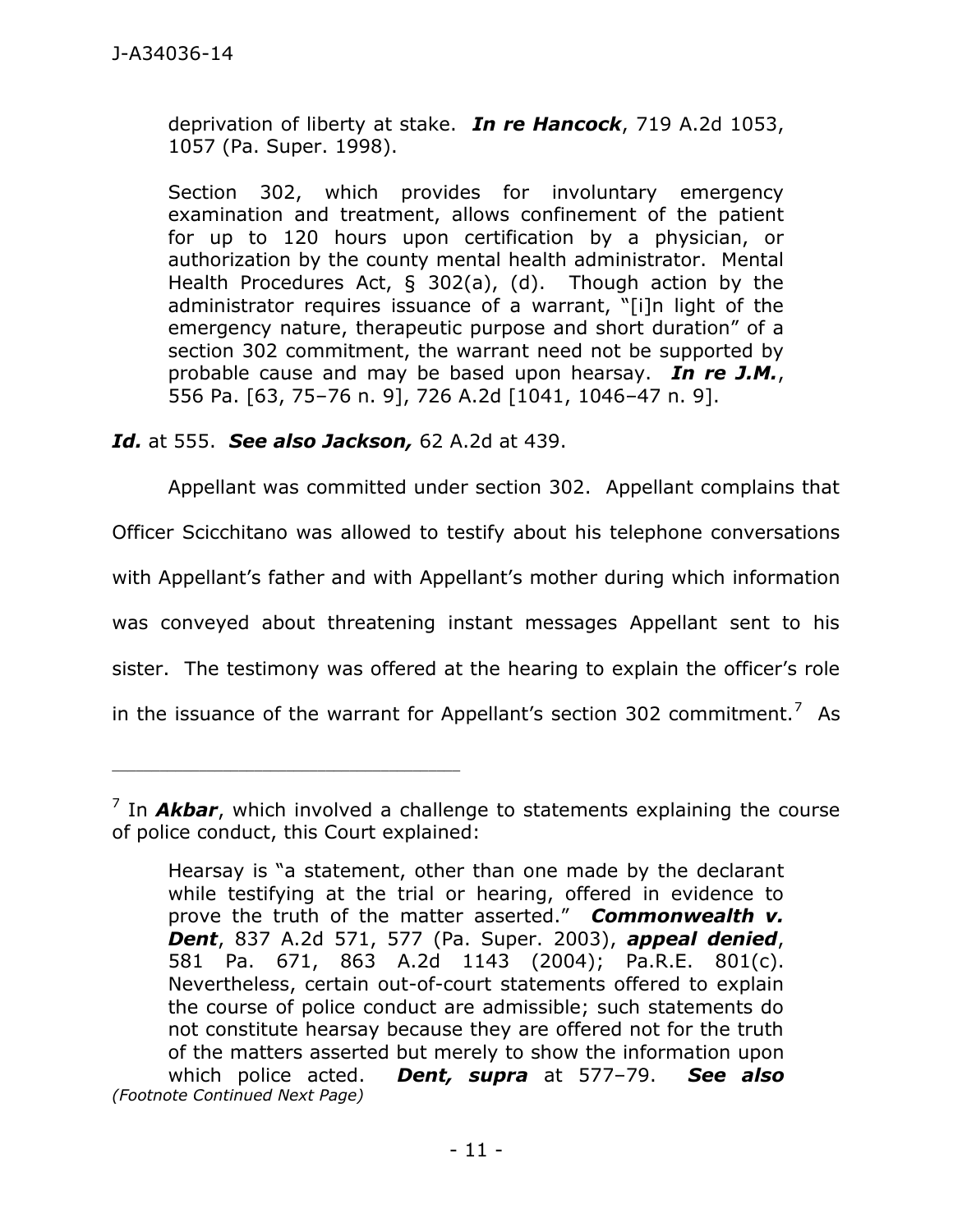this Court recognized in *In re R.D., supra*, a warrant for a section 302 commitment need not be supported by probable cause and may be based on hearsay.

Finally, the trial court noted it "relied solely on the involuntary commitment paperwork in making its determination that there was sufficient evidence for the involuntary commitment." T.C.O., 7/3/14, at 4. Therefore, even if it could be determined that the trial court erred in allowing the testimony, any error is harmless. Appellant is not entitled to relief based on his third issue.

Because Appellant is not entitled to relief on any of his three issues, we shall affirm the order of the trial court.

*(Footnote Continued)* \_\_\_\_\_\_\_\_\_\_\_\_\_\_\_\_\_\_\_\_\_\_\_

*Commonwealth v. Cruz,* 489 Pa. 559, 414 A.2d 1032 (1980) (holding content of police radio call did not constitute hearsay where Commonwealth introduced call to explain police conduct and not to prove truth of content of tape).

*Akbar*, 91 A.3d at 236. Although not exactly on point with the present case, the same analysis is appropriately applied here where the officer was not offering statements for the truth of the matters asserted but rather to show the information upon which the police acted in the course of issuing the warrant for Appellant's commitment.